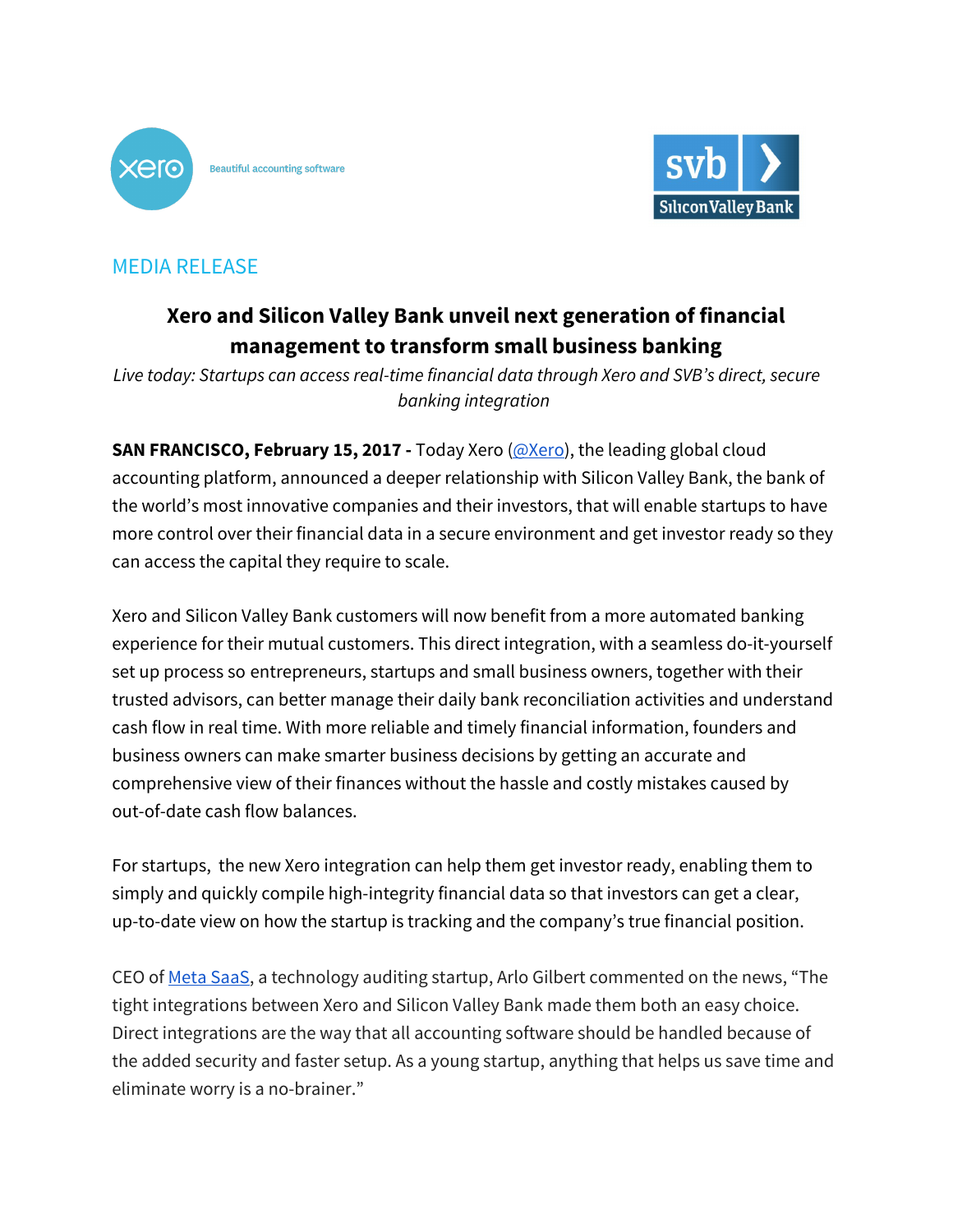Gilbert explained that implementing platforms that deeply integrate with the plethora of services a small business uses on a daily basis helps to save time and stress, especially when trying to raise capital.

"When it came time for due diligence with our VCs, providing up-to-date financials was so fast and easy that we barely even had to think about it. With just a few clicks we granted our investors limited access to Xero and within minutes they had every report they needed," Gilbert said.

His advice to other startups: "Pick platforms and partners who can help reduce expenses when you're cost conscious but can grow and support you as you expand. Switching back office providers mid-stream is a lot of work!"

Available immediately to Silicon Valley Bank clients, this direct integration leverages SVB's Direct Connect OFX platform so data can be securely transmitted at a continuous, rapid pace. This innovation will help clients get paid faster and ease the capital access woes many small business owners face.

"By building a direct connection, we will have a more robust and secure connection to customer accounts between Silicon Valley Bank and Xero. By automating the flow of financial information, entrepreneurs, startups, and the bankers, accountants and bookkeepers who serve them, can improve daily productivity while benefiting from real-time information to help them make better business decisions," Xero Americas President, Keri Gohman said.

"For a long time, many financial institutions have leveraged third-party aggregators to provide access to bank feed data, a methodology which is not always a beautiful experience. Today's alignment is evolving how technology companies and banks can collaborate so the customer wins.

"Already working with more than 110 financial institutions around the world, Xero is committed to working alongside banks to ensure customers have more secure access to their banking data, enabling them to get paid faster, access capital when they need it and make more sound business decisions with the right insights at their fingertips."

"At SVB, we want our clients to be able to focus on their business, not how they get their